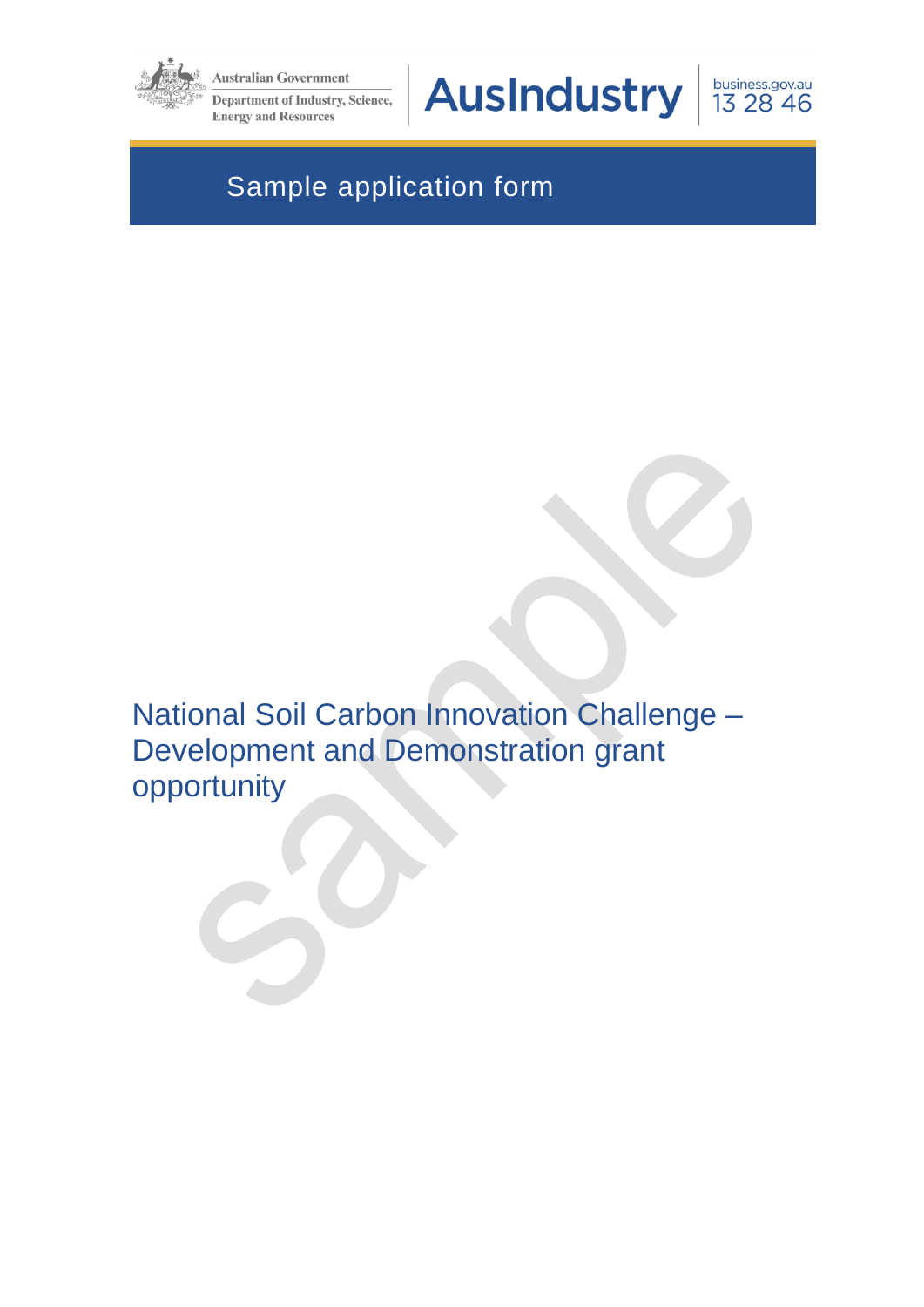# **Instructions**

The online form captures the information required by the department to assess and manage your application for services and funding.

The first page of the application page contains the following instructions.

### **Completing your application**

The application consists of separate pages as shown in the navigation menu on the left hand side of the portal page. You can navigate between pages using the menu or the buttons at the bottom of each page.

You must use the Save and Continue button to validate the information on each page. If you use the menu to navigate between pages, you will be prompted on the final page to go back and validate all of the information you have entered. A green tick indicates a validated page.

A red asterisk \* indicates a mandatory question. A warning message may appear if you have not completed all of the mandatory questions or if there is an issue with information you have entered.

You can save your changes at any time by using the Save button. To prevent you losing your work you should save often. The portal will time out after 30 minutes if you do not save. Typing or moving your mouse does not reset the time out.

### **Participants**

You may invite others to assist in completing your application via the application summary page. To do this:

- Select the Participants button
- Enter the details

An email will be sent to the participant inviting them to assist with your application.

### **Submitting your application**

You must complete every page of the application before you can submit.

You must also read and agree to the declaration which advises you of your responsibilities.

Check all your answers before you submit your application. After you submit, it will no longer be editable.

### **Internet browsers supported by the portal**

We recommend that you use the following browsers for optimum functionality:

- On Windows: The latest versions of Mozilla Firefox and Google Chrome
- On Mac: The latest versions of Safari and Google Chrome

## **Getting help**

If you require further assistance completing this form, [contact us](https://www.business.gov.au/contact-us) by email or web chat or on 13 28 46.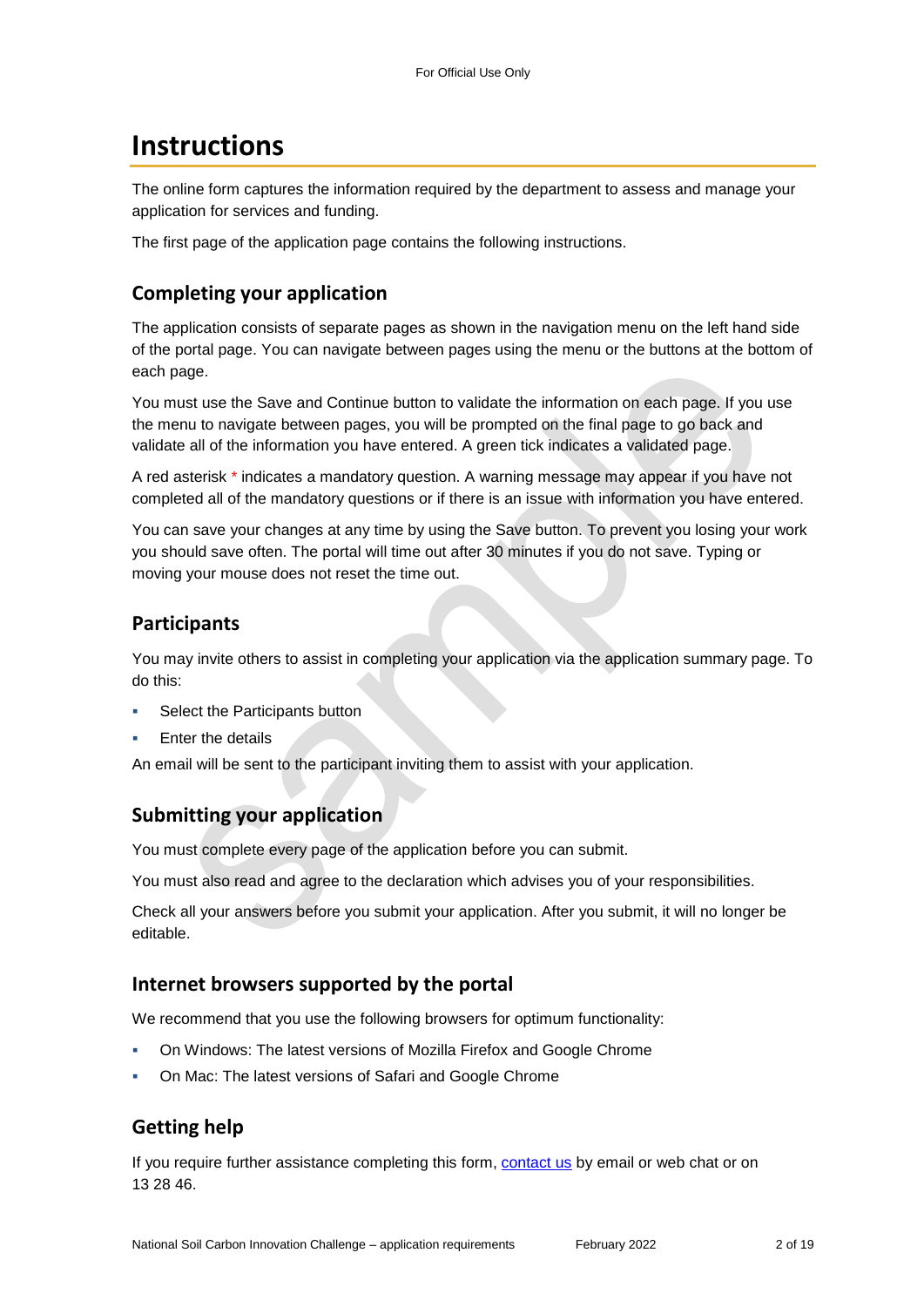# **A. Program selection**

Before you start your application, we need to first identify what type of entity is applying.

If you are a trustee applying on behalf of a trust we will need details of both the trust and trustee.

Before you start you should have the following details ready if they are applicable to you.

- Australian Business Number (ABN) or
- Australian Company Number (ACN)
- Indigenous Corporation Number
- Australian Registered Body Number
- Australian Registered Scheme Number
- Incorporated Association Registration
- Co-operative Registration Number
- Charity status
- Not for profit status

Where applicable, international organisations will need to provide

- country of registration
- registration number

#### **A.1. Program selection**

You must select from a drop-down menu the program that you are applying for. If you have been provided with an Invitation code, you will be able to enter it here which will select the program for you.

- Field 1 select National Soil Carbon Innovation Challenge Development and Demonstration grants
- Field 2 select National Soil Carbon Innovation Challenge Development and Demonstration grants

#### *When you have selected the program, the following text will appear.*

This grant opportunity provides funding for proof of concept/validation/early stage commercialisation activities relating to the development of lower cost, accurate technological solutions for soil carbon measurement. The minimum grant amount is \$100,000 and the maximum is \$20 million. The grant amount will be up to 80 per cent of eligible project expenditure.

You should read the [grant opportunity guidelines](https://business.gov.au/grants-and-programs/national-soil-carbon-innovation-challenge-development-and-demonstration#key-documents) and [sample grant agreements](https://business.gov.au/grants-and-programs/national-soil-carbon-innovation-challenge-development-and-demonstration#key-documents) before filling out this application. We recommend you keep the guidelines open as you are completing your application so you can refer to them when providing your responses.

You may submit your application at any time up until 5.00pm AEDT on 3 March 2022.

The grant opportunity will close earlier if program funding is exhausted. We will publish any change to closing date on business.gov.au and GrantConnect.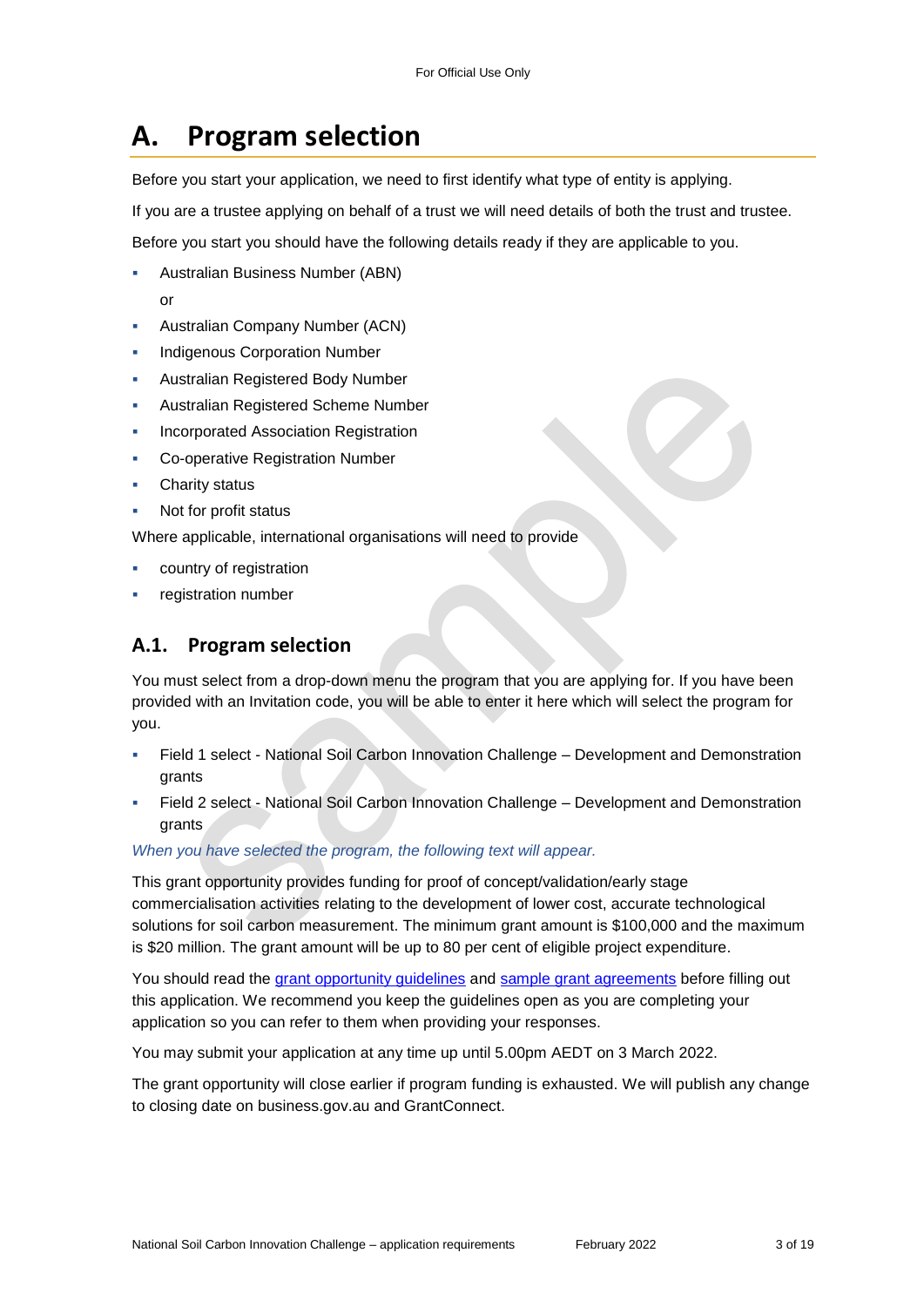# **B. Eligibility**

We will ask you the following questions to establish your eligibility for the grant opportunity.

*Questions marked with an asterisk are mandatory.* 

Select which type of entity you are. \*

- an entity, incorporated in Australia
- a co-operative
- an incorporated trustee on behalf of a trust
- a publicly funded research organisation as defined in section 14 of the guidelines
- an Australian State/Territory Government agency or body
- none of the above.

*You must select one of the eligible options from a drop down menu to proceed to next question.*

 do you certify that your project is supported by your board (or chief executive officer or equivalent if there is no board), and that you can complete the project and meet the costs of the project not covered by grant funding \*

*You must use the template* [CEO / Board letter](https://business.gov.au/grants-and-programs/national-soil-carbon-innovation-challenge-development-and-demonstration#key-documents) *which is available on* [business.gov.au](https://business.gov.au/grants-and-programs/national-soil-carbon-innovation-challenge-development-and-demonstration#key-documents) *and [GrantConnect.](http://www.grants.gov.au/)*

*You must answer yes to proceed to next question.*

• if you are requesting a grant amount of over \$500,000 can you provide evidence of how you will provide your share of project costs such as an accountant declaration that confirms you can fund your share of the project costs, including any ineligible expenditure?

You must use the accountant declaration template which is available on **business.gov.au** and [GrantConnect.](http://www.grants.gov.au/) \*

*You must answer yes to proceed to next question.*

 do you certify that you have or will have relevant intellectual property arrangements in place in order to undertake your project

*You must answer yes to proceed to next question.*

 do you certify that you will be willing to make research data and reports publicly available and to provide them to the Australian Government and any nominated third party, for the purposes of improving knowledge and approaches to quantifying soil carbon under different management practices \*

*You must answer yes to proceed to next question.*

 does your project have at least \$125,000 in eligible expenditure? Refer to Appendix A of the grant opportunity guidelines and 5.1 and 5.2 on eligible activities and eligible expenditure respectively. \*

*You must answer yes to proceed to next question.*

 will your project be undertaking at least one of the eligible activities for your technology readiness scale as outlined in the guidelines section 5.1? \*

*You must answer yes to proceed to next question.*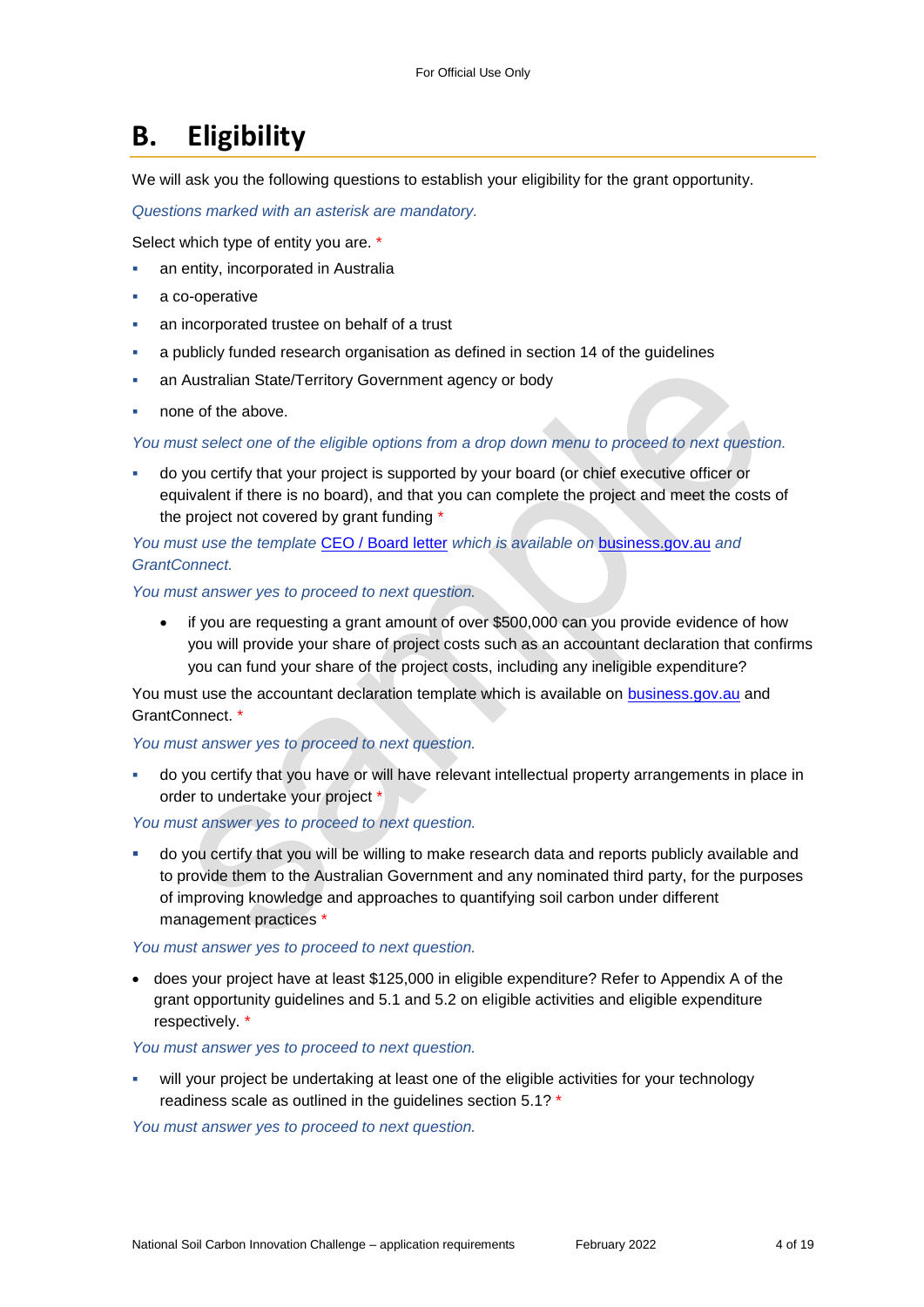do you declare that you and any project partner/s are not included on the National Redress Scheme's website list of 'Institutions that have not joined or signified their intent to join the Scheme' [\(www.nationalredress.gov.au\)](http://www.nationalredress.gov.au/).\*

*You must answer yes to proceed to next question.*

 do you declare that you and any project partners have not been named by the Workplace Gender Equality Agency as an organisation that has [not complied](https://www.wgea.gov.au/what-we-do/compliance-reporting/non-compliant-list) with Workplace Gender Equality Act (2012).\*

*You must answer yes to proceed to next section and hit save and continue to validate your answers.*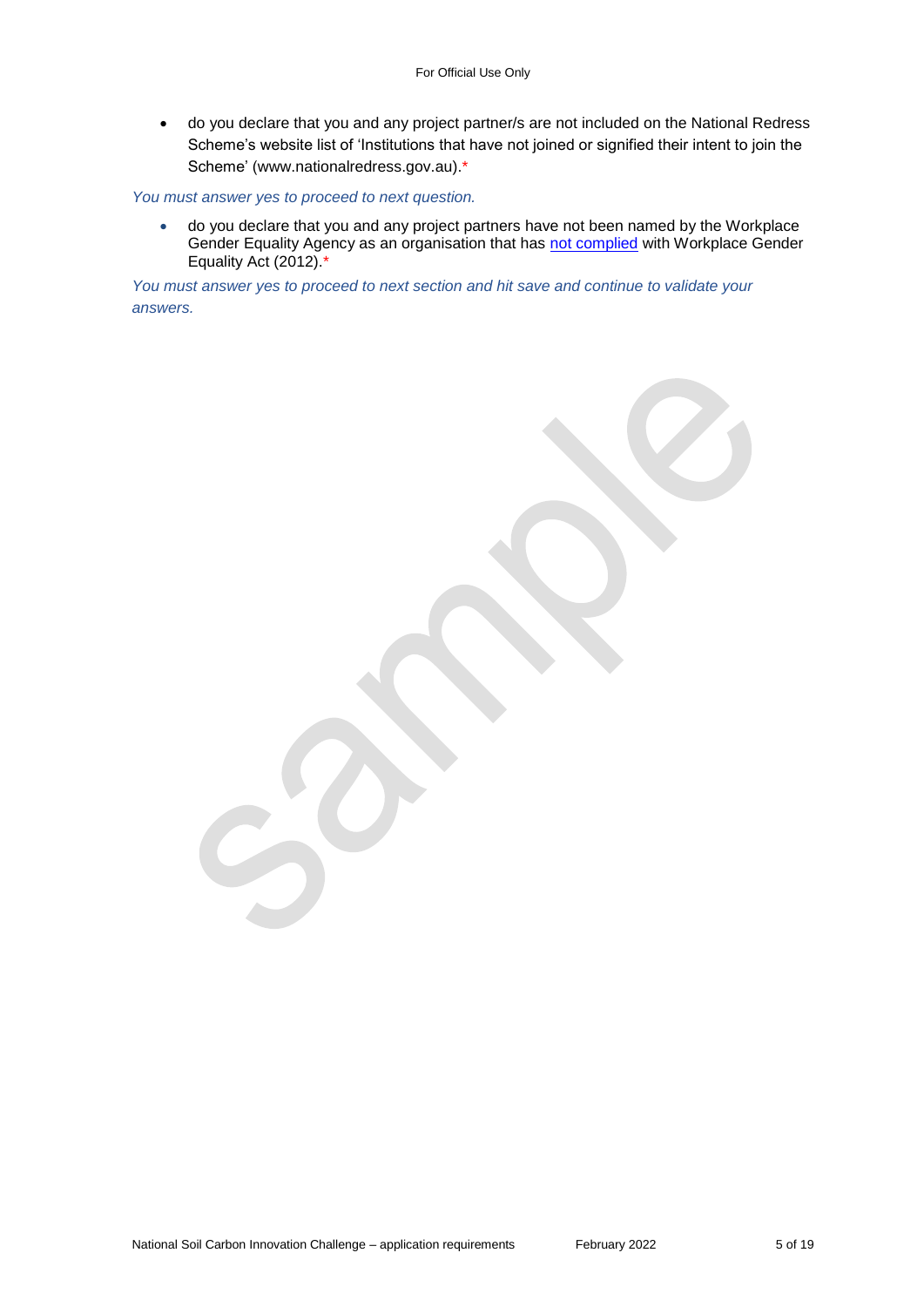# **C. Applicant address**

### **C.1. Applicant street address**

You must provide your street address

*When you start typing the address in the field you can select the correct one from the drop down list that appears. If it is not there you can enter manually.*

## **C.2. Applicant postal address**

You must provide your postal address

*When you start typing the address in the field you can select the correct one from the drop down list that appears. If it is not there you can enter manually.*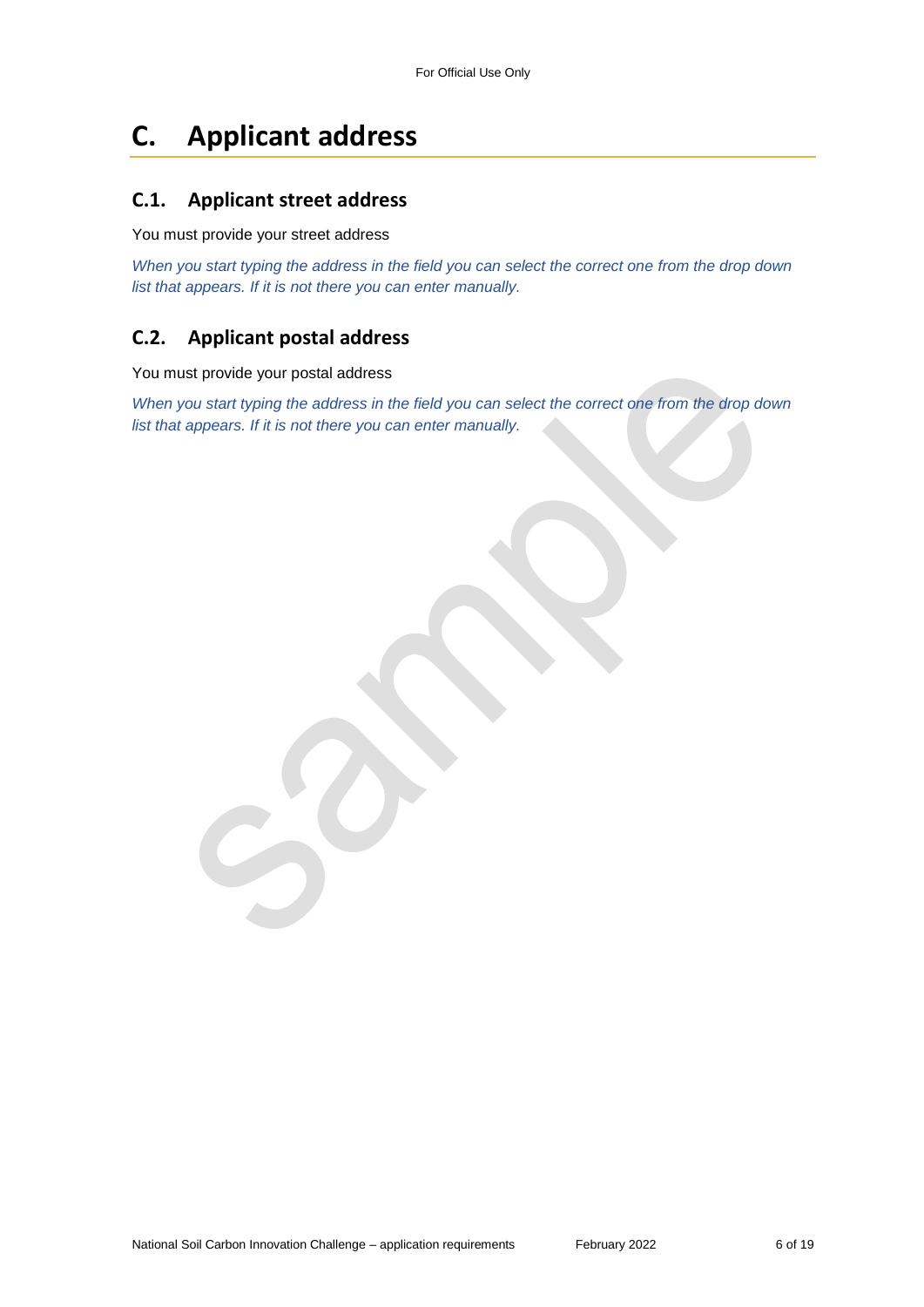# **D. Applicant financials**

### **D.1. Latest Financial Year Figures**

- Has the applicant existed for a complete financial year?
- If no, enter the number of months completed in the financial year to date.

## **D.2. Recent trading performance**

You must provide the following financial information about the applicant organisation.

*We collect the following data from all applicants across all grant programs. We use this data to better understand your organisation and to help us develop better policies and programs.*

*All amounts must show a whole dollar value e.g. \$1 million should be presented as \$1,000,000. The turnover value must be that of the entity that is making the grant application (the 'applicant'), regardless of whether the entity belongs to a consolidated group for tax purposes.*

*These fields are mandatory and entering \$0 is acceptable if applicable for your organisation.*

#### Sales Revenue (Turnover)

*Total revenue from the sale of goods and services, as reported in your organisation's Business Activity Statements (BAS).*

Export revenue

*Total revenue from export sales, as reported in your organisation's BAS.*

R&D expenditure

*Expenditure on research and development, i.e. creative work undertaken on a systematic basis in order to increase the stock of knowledge, including knowledge of man, culture and society, and the use of this stock of knowledge to devise new applications.*

#### Taxable income

*Taxable income or loss as per the applicant's Business Income Company Tax Return form.*

Number of employees (headcount)

*Number of individuals who are entitled to paid leave (sick and holiday), or generate income from managing the business. This should include working proprietors and salaried directors.*

Number of independent contractors (headcount)

*Number of individuals engaged by the business under a commercial contract (rather than an employment contract) to provide employee-like services on site.*

### **D.3. Your ANZSIC code**

Provide from a drop-down menu:

- your organisation's main revenue earning division under the Australian and New Zealand Standard Industrial Classification [\(ANZSIC\)](https://www.abs.gov.au/ausstats/abs@.nsf/0/20C5B5A4F46DF95BCA25711F00146D75?opendocument).
- your organisation's main revenue earning class under the Australian and New Zealand Standard Industrial Classification [\(ANZSIC\)](https://www.abs.gov.au/ausstats/abs@.nsf/0/20C5B5A4F46DF95BCA25711F00146D75?opendocument).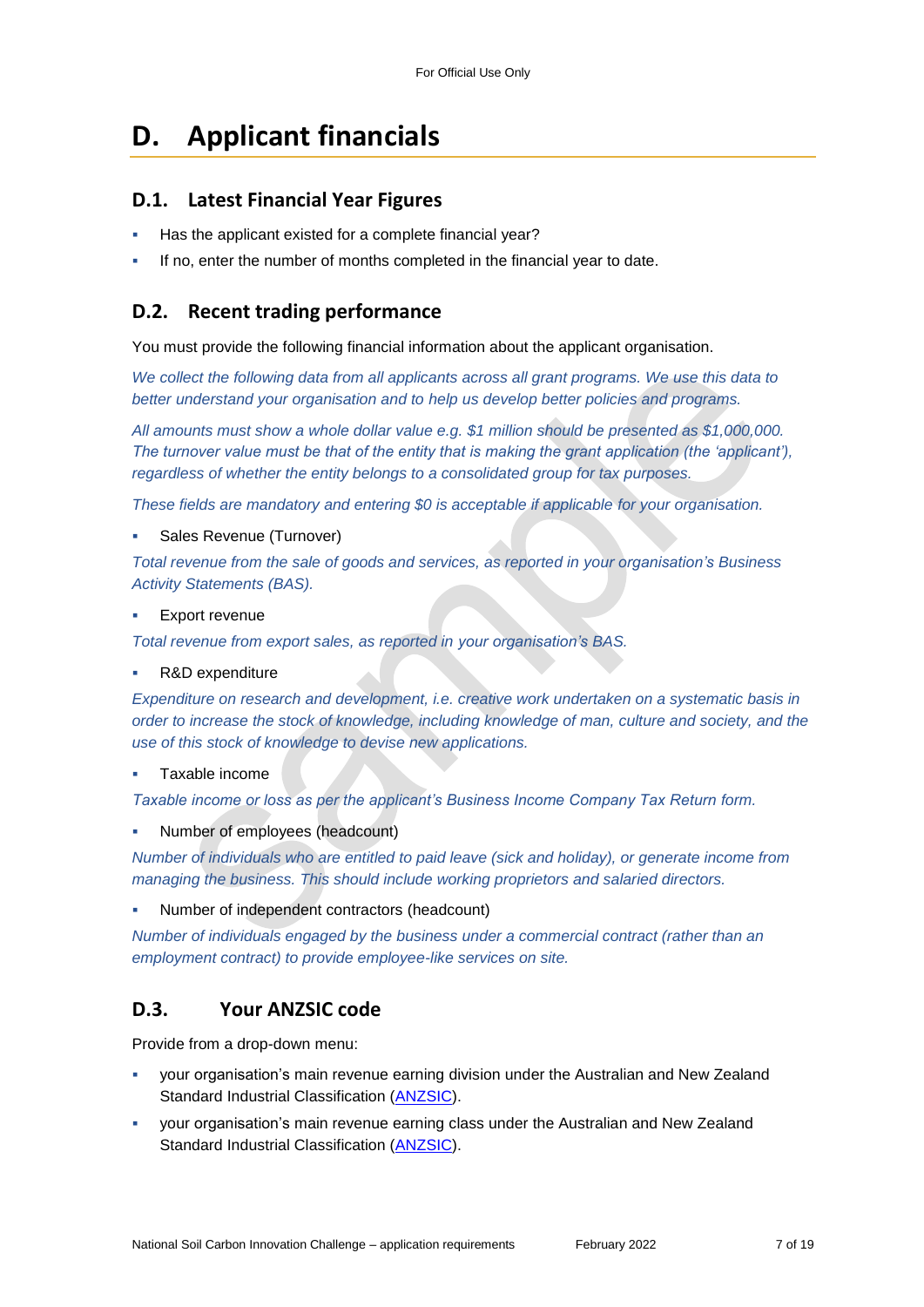### **D.4. Indigenous organisation**

Is your organisation Indigenous owned?

*An organisation is considered Indigenous owned where at least 51% of the organisation's members or proprietors are Indigenous.*

Is your organisation Indigenous controlled?

*An organisation is considered Indigenous controlled where at least 51% of the organisation's board or management committee is Indigenous.*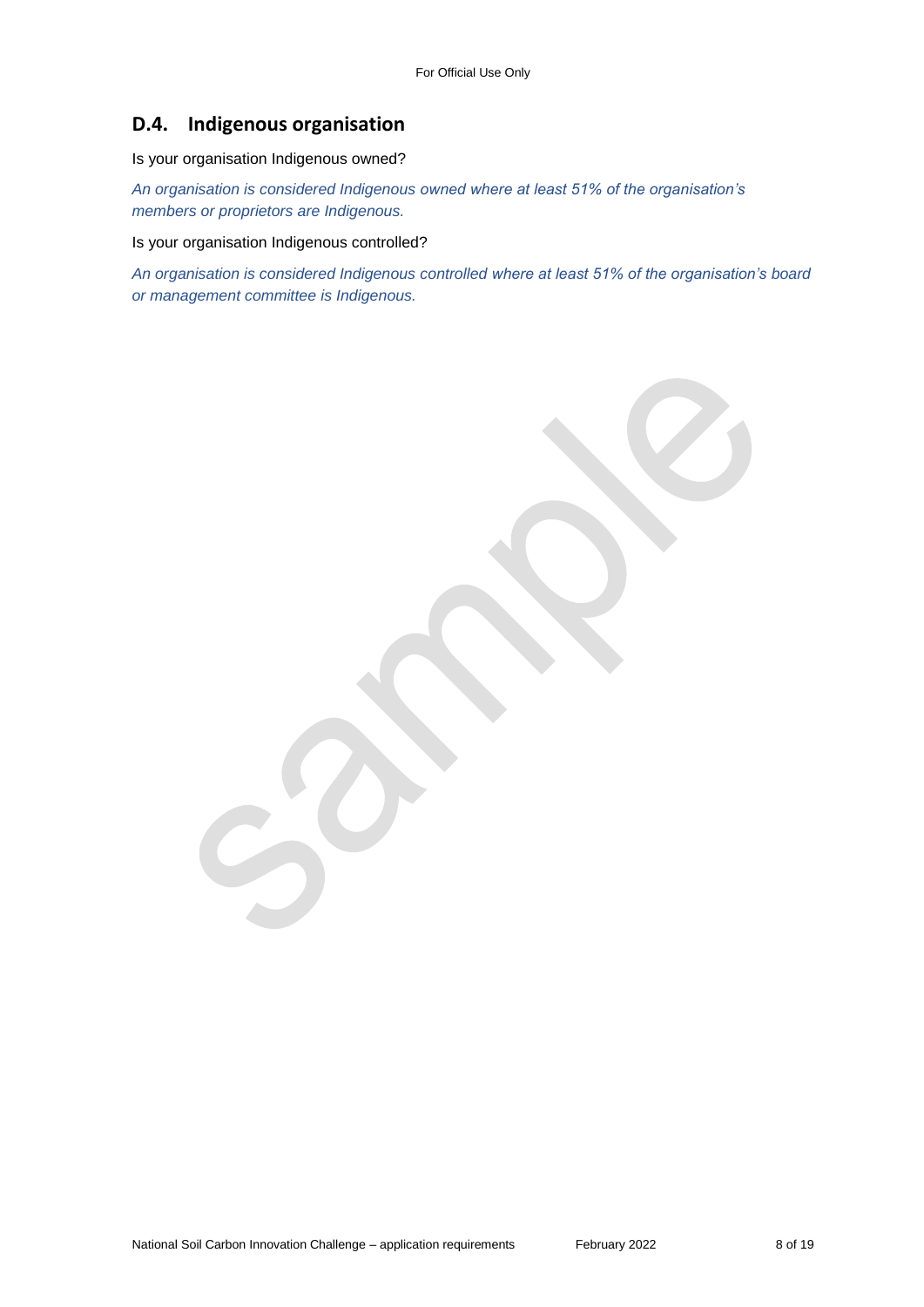# **E. Project information**

On this page you must provide the detailed information about your proposed project.

*If your application is successful, we will publish some grant details on [GrantConnect](http://www.grants.gov.au/) and other government publications. Published details include:*

- *name of the grant recipient*
- *a project title*
- *a brief project description and its intended outcome*
- *amount of grant funding awarded.*

#### **E.1. Project title and description**

Provide a project title.

*Your response is limited to 75 characters including spaces and does not support formatting.* 

Provide a brief project description.

*Your response is limited to 750 characters including spaces and does not support formatting.* 

*Ensure your project description focuses on your project's key activities and outcomes. Outline what it is you are going to do and how it will strengthen knowledge and capability of Australia's soil condition.*

#### **E.2. Detailed project description and key activities**

*This information will be included in your grant agreement if your application is successful.*

Provide a detailed description of your project including the project scope and key activities. Describe your technological solutions for soil carbon measurement

*Your response is limited to 5000 characters including spaces and does not support formatting.* 

#### **E.3. Project outcomes**

*This information will be included in your grant agreement if your application is successful.*

Provide a summary of the expected project outcomes.

*Your response is limited to 5000 characters including spaces and does not support formatting.*

#### **E.4. Project duration**

*Your project must be completed by 30 April 2024.*

- Estimated project start date
- Estimated project end date
- Estimated project length (in months)

*The project length will be calculated by the start and end dates you enter. Your project can be no longer than 24 months.*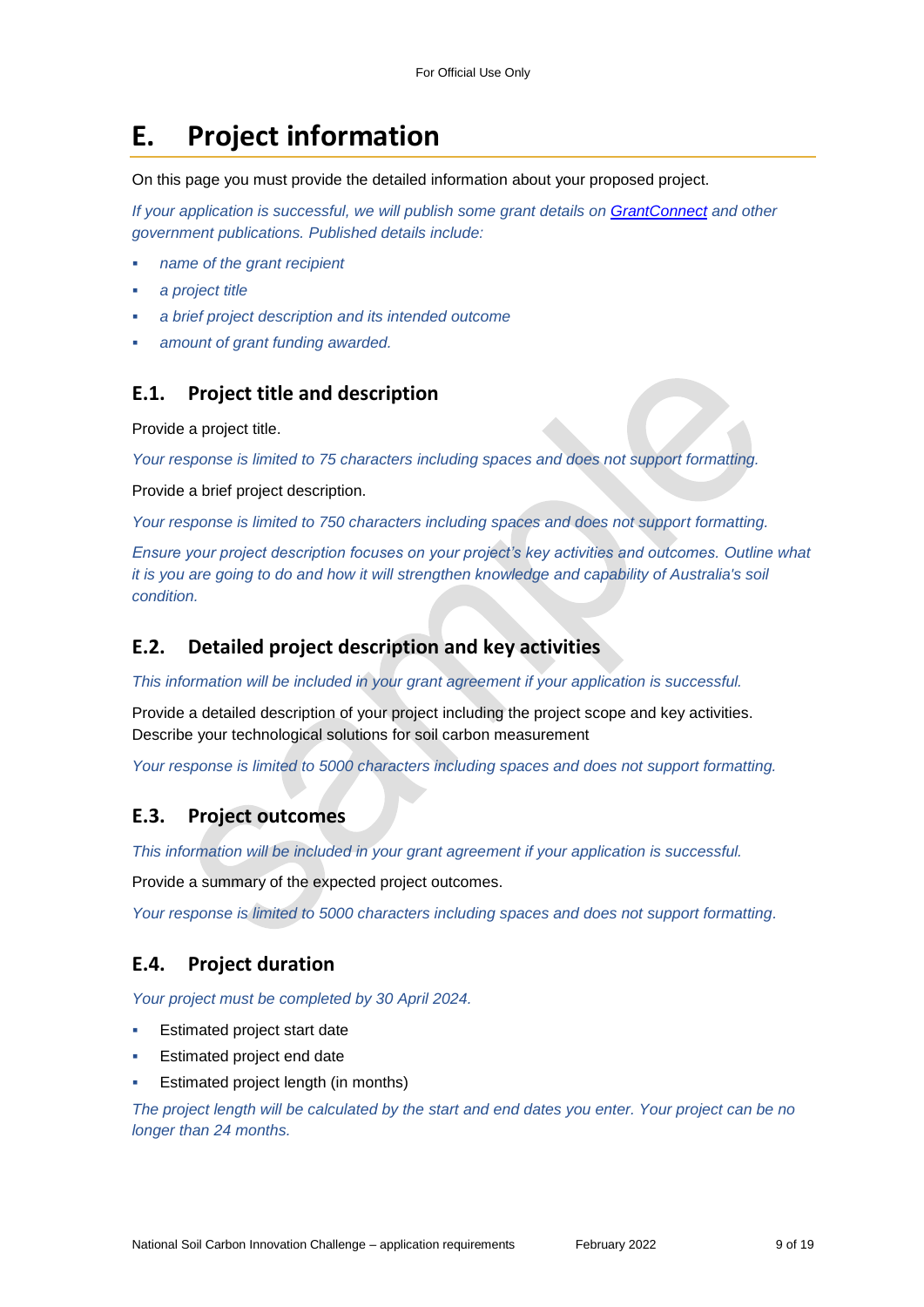## **E.5. Project milestones**

You must breakdown your project into milestones. You should include the key activities occurring at each milestone. The start date of milestone 1 is the expected project start date. The end date of your last milestone activity will be the project end date. You will be required to complete the following fields. You can add up to 10 milestones.

#### Milestone title

*Your response is limited to 100 characters including spaces and does not support formatting.*

**Description** 

*Your response is limited to 750 characters including spaces and does not support formatting.*

- Estimated start date
- Estimated end date

#### **E.6. Program evaluation questions**

How many employees do you currently employ (headcount)?

- a) Full-time employees
- b) Part-time employees
- c) Casual employees or contractors

Of the above employees, how many Indigenous employees do you currently employ (headcount)?

How many new employees (headcount) do you expect to hire as a result of your organisation's participation in this project?

- a) Full-time employees
- b) Part-time employees
- c) Casual employees or contractors

### **E.7. Project location**

You must provide the address where your project will be undertaken and the estimated percentage of project value expected to be undertaken at that site. If you have multiple sites you must add the address of each site.

*A project site must be a street address. Do not provide a postal address, institution or building name.* 

- Project site address
- Estimated percentage of project value expected to be undertaken at site

### **E.8. Technology Readiness Level**

Technology Readiness Levels (TRLs) track progress of the development of an innovation. There are nine TRL levels ranging from TRL 1 to TRL 9.

Using the TRL scale in the Grant Opportunity Guidelines, you must indicate below the starting and target TRLs for your project. Note that different projects will move through the TRL scale at different rates and with different funding requirements. Depending on the complexity of your project, it may even be appropriate to nominate the same TRL for your starting and target levels. What is the estimated TRL for your project at the commencement date? \*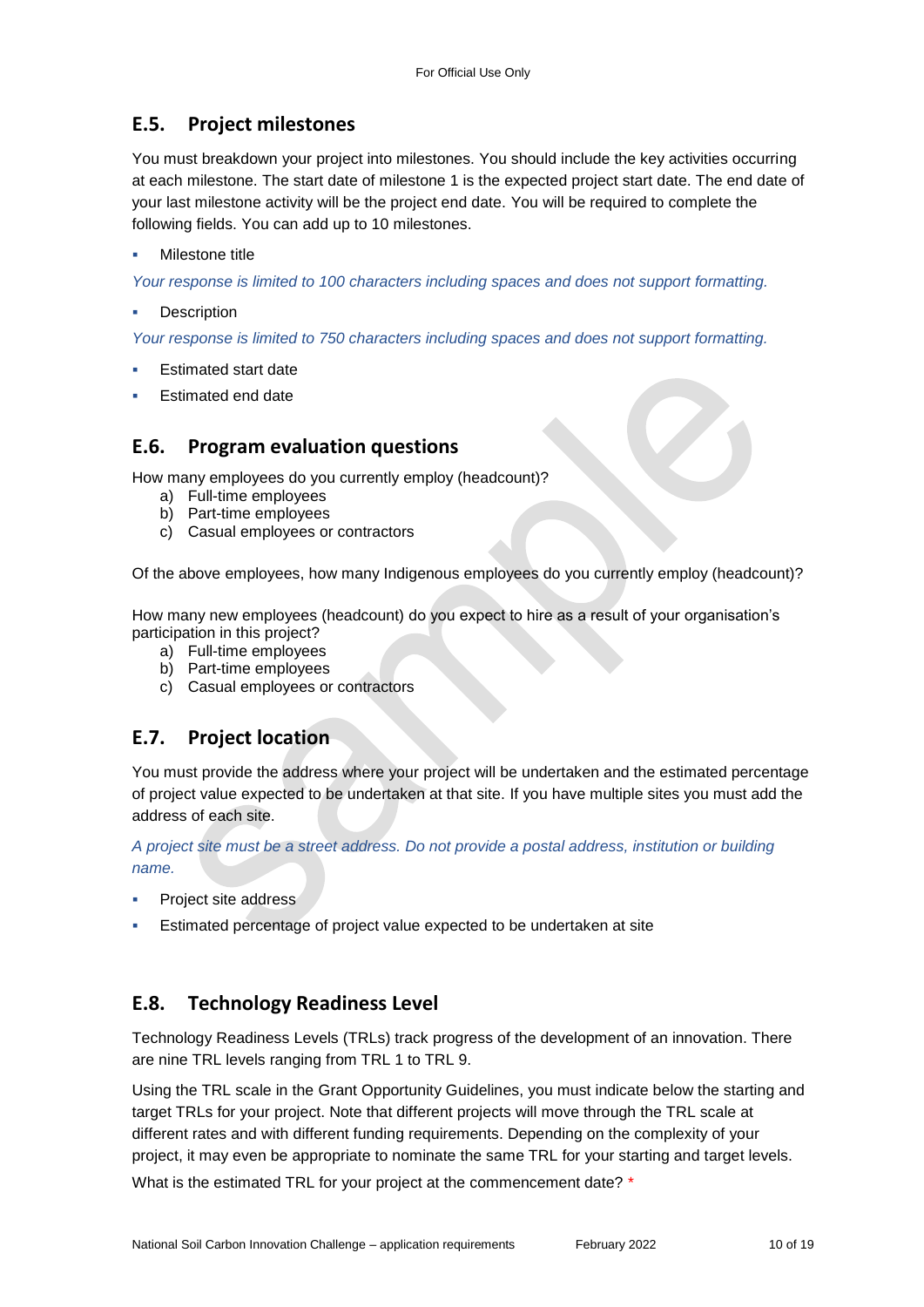What is the expected TRL for your project at the completion date?\*

*Your response is limited to 100 characters including spaces and does not support formatting.*

#### **E.9. National security**

Is your business wholly or partially foreign-owned, or in receipt of any foreign financial funding?

Are you under any obligation to report or replicate the findings of your research to a foreign institution or government? If yes, please specify the nature of the arrangement.

Are you currently associated or affiliated with a foreign government, foreign political party, foreign state-owned enterprise, military or foreign policy organisation?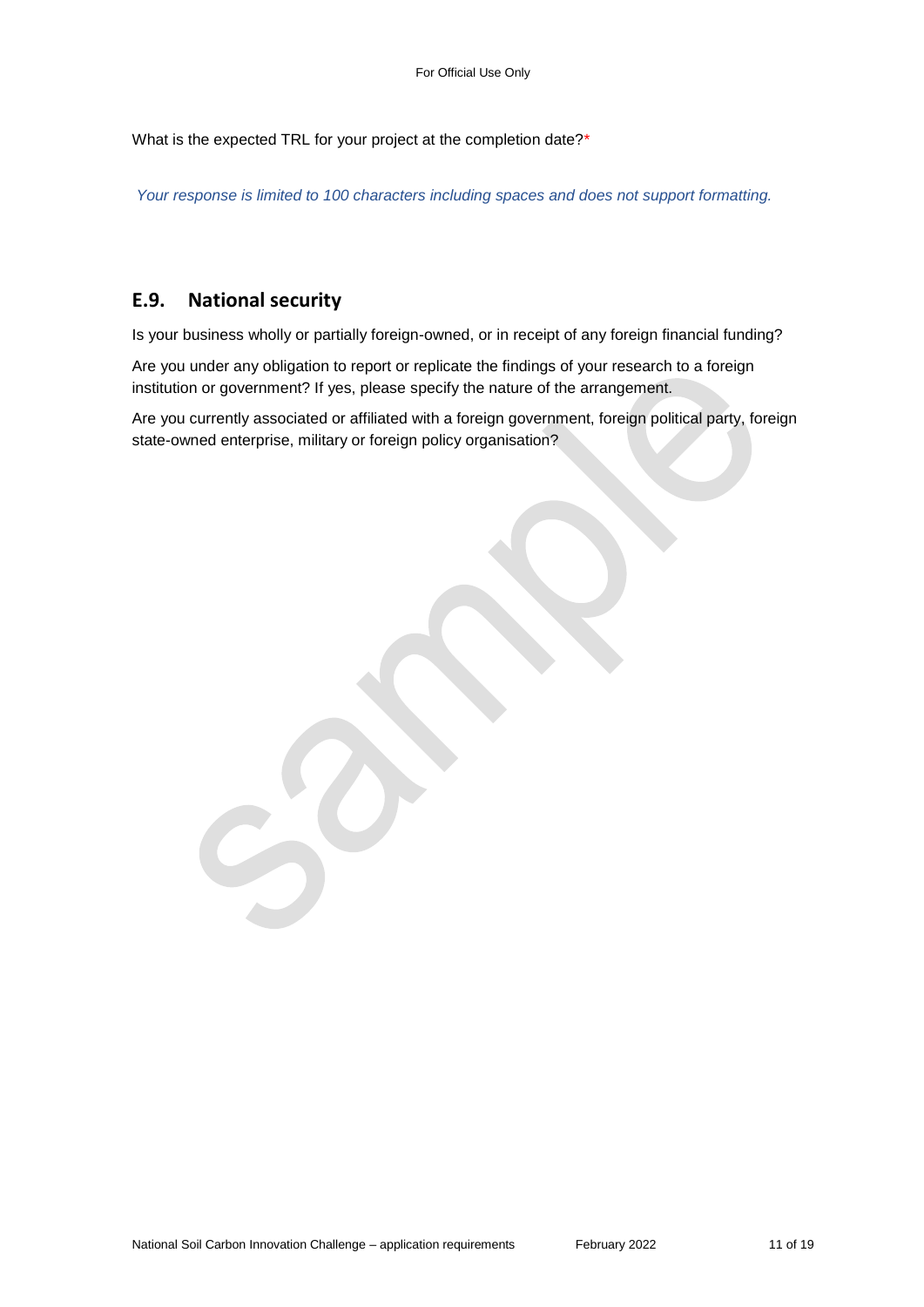# **F. Project budget**

### **F.1. Project budget summary**

Provide a summary of your eligible project expenditure over the life of the project.

*If you are registered for GST, enter the GST exclusive amount. If you are not registered for GST, enter the GST inclusive amount. We only provide grant funding based on eligible expenditure. Refer to the guidelines for guidance on eligible expenditure.*

*The minimum project expenditure for this grant opportunity is \$125,000.*

| Type of expenditure | Head of expenditure                            | <b>Financial Year</b> | Cost           |
|---------------------|------------------------------------------------|-----------------------|----------------|
| Project expenditure |                                                |                       | \$             |
|                     | Labour expenditure                             |                       | \$             |
|                     |                                                | 2021/22               | $$\mathbb{S}$$ |
|                     |                                                | 2022/23               | \$             |
|                     |                                                | 2023/24               | $\frac{1}{2}$  |
|                     | Labour on-costs (up to<br>30% of labour costs) |                       | \$             |
|                     |                                                | 2021/22               | \$             |
|                     |                                                | 2022/23               | \$             |
|                     |                                                | 2023/24               | \$             |
|                     | Contract                                       |                       | \$             |
|                     |                                                | 2021/22               | \$             |
|                     |                                                | 2022/23               | \$             |
|                     |                                                | 2023/24               | \$             |
|                     | Travel and overseas<br>expenditure             |                       | \$             |
|                     |                                                | 2021/22               | \$             |
|                     |                                                | 2022/23               | \$             |
|                     |                                                | 2023/24               | \$             |
|                     | Other eligible<br>expenditure                  |                       | \$             |
|                     |                                                | 2021/22               | \$             |
|                     |                                                | 2022/23               | \$             |
|                     |                                                | 2023/24               | \$             |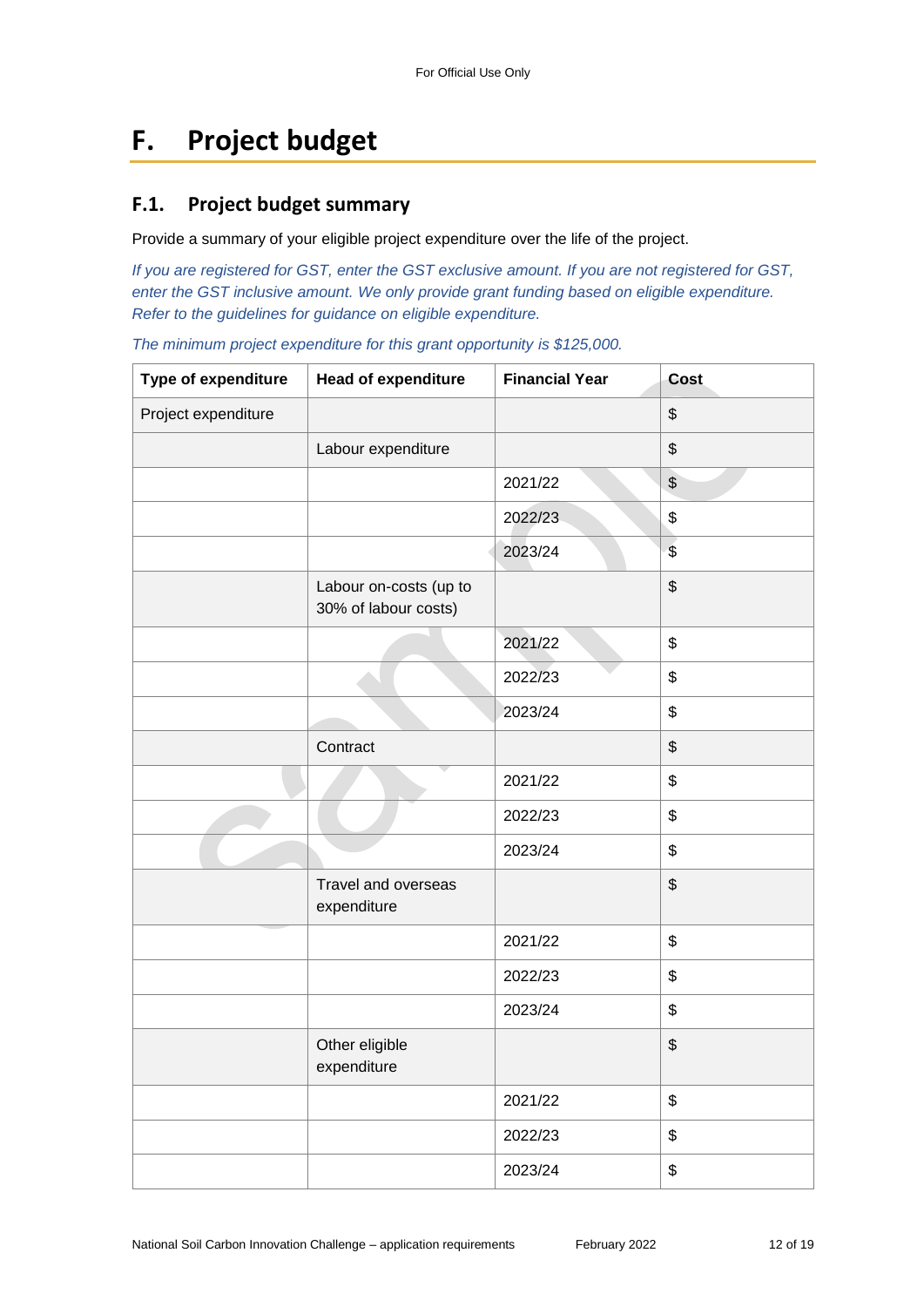| Type of expenditure | Head of expenditure | <b>Financial Year</b> | Cost |
|---------------------|---------------------|-----------------------|------|
| Total               |                     |                       |      |

#### **Grant funding requested**

You will be asked to enter the amount of grant funding you are requesting. Validations will limit your request to be within the grant opportunity guidelines.

#### **F.2. Source of funding**

In this section you must provide details of how you will fund the project, other than the grant funding sought.

*The total of all sources of cash funding plus your grant, should be equal to your total project expenditure in the section above. And in-kind contributions can be referred to in your response to Assessment criterion 4. Where you provide in-kind contributions, you must calculate the equivalent dollar value. You should use the retail or market price for any goods to be purchased.*

*Your own contribution to the project is also considered a 'source of funding' and must be provided.*

You will need to provide the following information for all other sources of funding

- Name of contributor
- Type of contributor

*Contributors are divided into the following types*

- o *Your contribution*
- o *Other non-Commonwealth government grants*
- o *Other Commonwealth grant funding*
- o *Other non-government contribution*
- Value of contribution
- Date due of contribution
- **Description**

#### *Where you are receiving other government funding you will need to provide details.*

You may use funding from other Commonwealth, State, Territory or local government grants to fund project expenditure. Other funding must not duplicate eligible expenditure covered by this grant and no more than 80 per cent of your total eligible project expenditure can be funded from Commonwealth government grants.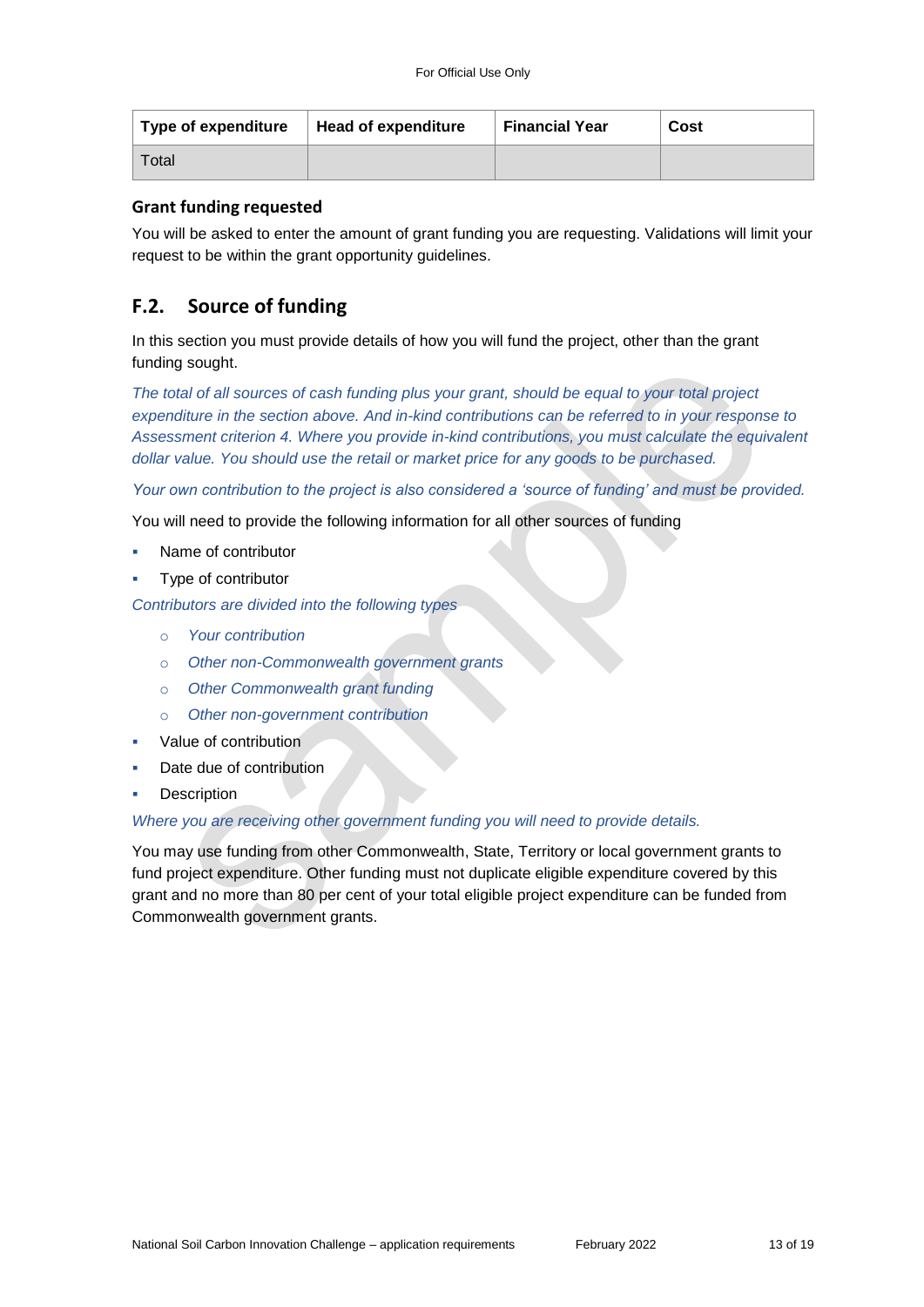# **G. Assessment criteria**

We will assess your application based on the weighting given to each criterion and against the indicators listed beneath each criterion. We will only consider funding applications that score at least 50% per cent against each criterion as these represent best value for money.

*The amount of detail and supporting evidence you provide should be commensurate with the project size, complexity and grant amount requested. You should define, quantify and provide evidence to support your answers.*

## **G.1. Assessment criterion 1 (30 points)**

*Your response is limited to 5000 characters including spaces and does not support formatting.* 

#### **How your proposed solution could provide lower-cost and accurate soil carbon measurement**

You should demonstrate this by identifying

- a. how your proposed solution will meet the challenge
- b. how your proposed solution complements, builds on and utilises current research
- c. how your proposed solution is different to or improving what is already in the market
- d. the technical viability of your technology solution including an assessment of its technology readiness level
- e. results of previous testing and small-scale trials of the technology solution and any sensitivities or risks identified.

### **G.2. Assessment criterion 2 (30 points)**

*Your response is limited to 5000 characters including spaces and does not support formatting.* 

#### **Your market opportunity of your proposed solution.**

You should demonstrate this by identifying

- a. the commercial potential of your technology solution including market research results and expected cost of the technology solution for users
- b. the landscapes and management contexts your proposed solution will be used in
- c. your plan to deliver the solution and the route to local and/or global markets (a market analysis should be included if available)
- d. how you will measure the success of your project.

You can attach market research or market analysis to support your response to this criterion.

### **G.3. Assessment criterion 3 (30 points)**

*Your response is limited to 5000 characters including spaces and does not support formatting.* 

#### **Capacity, capability and resources to deliver the project.**

You should demonstrate this by identifying

a. your track record managing similar projects and access to personnel with the right skills and experience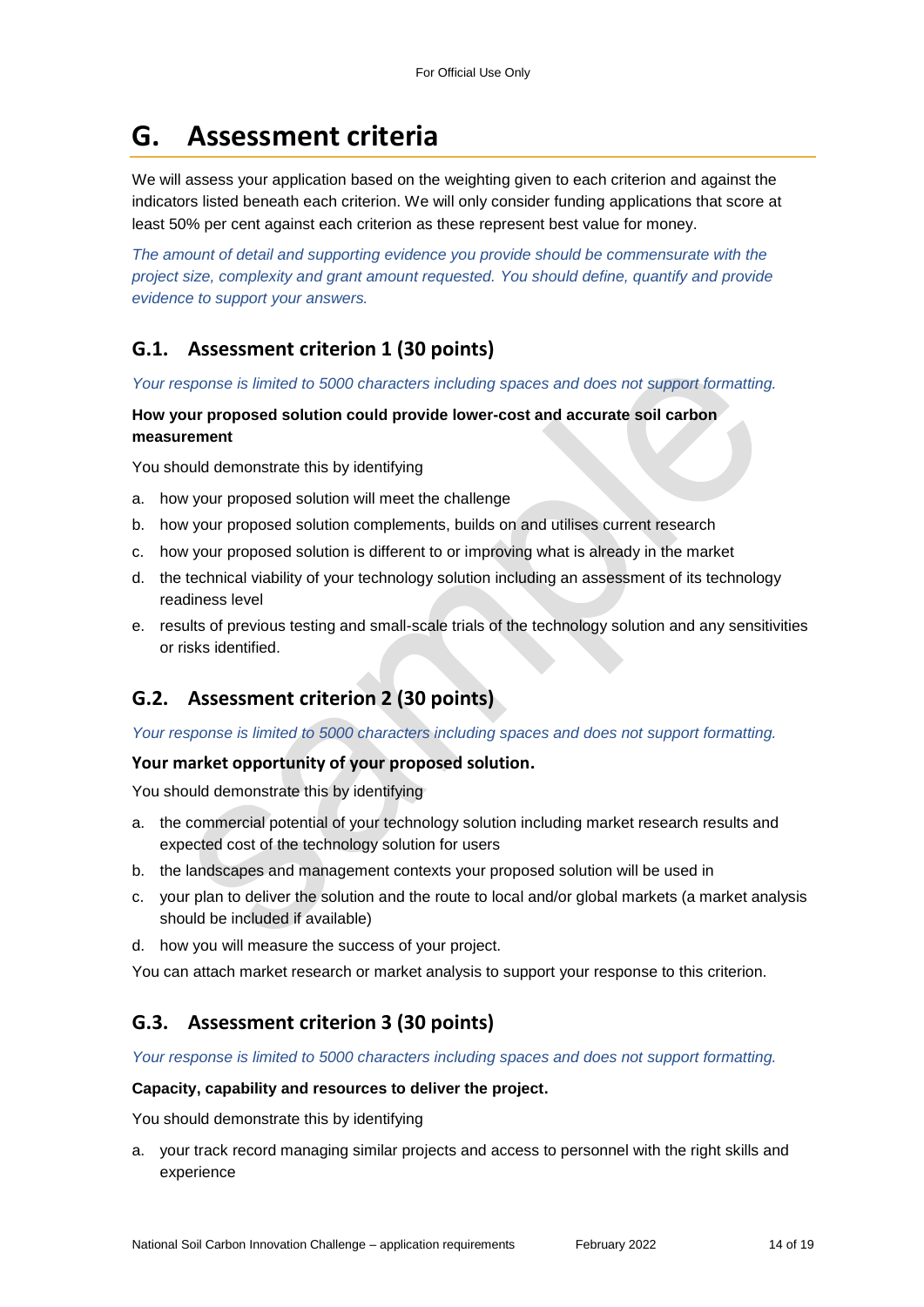- b. your access, or future access to, any infrastructure, capital equipment, technology and intellectual property
- c. how you will plan to manage and monitor the project including mitigating delivery risks (including national and cyber security risks) and secure any required regulatory approvals.
- d. a sound project plan to manage and monitor the project, including a risk analysis and project budget.

You must attach a project plan, detailed budget and risk management plan to your application.

### **G.4. Assessment criterion 4 (10 points)**

*Your response is limited to 5000 characters including spaces and does not support formatting.* 

#### **Impact of grant funding**

You should demonstrate this by

- a. describing the likelihood the project would proceed without the grant, and how the grant will impact the scope and timing of your project
- b. justifying the funding amount requested with respect to the scale of the project and intended outcomes
- c. the predicted outcomes (environmental/social/scientific/technological) of your proposed technology solutions
- d. any additional investment the grant will leverage and explain how this benefits your project.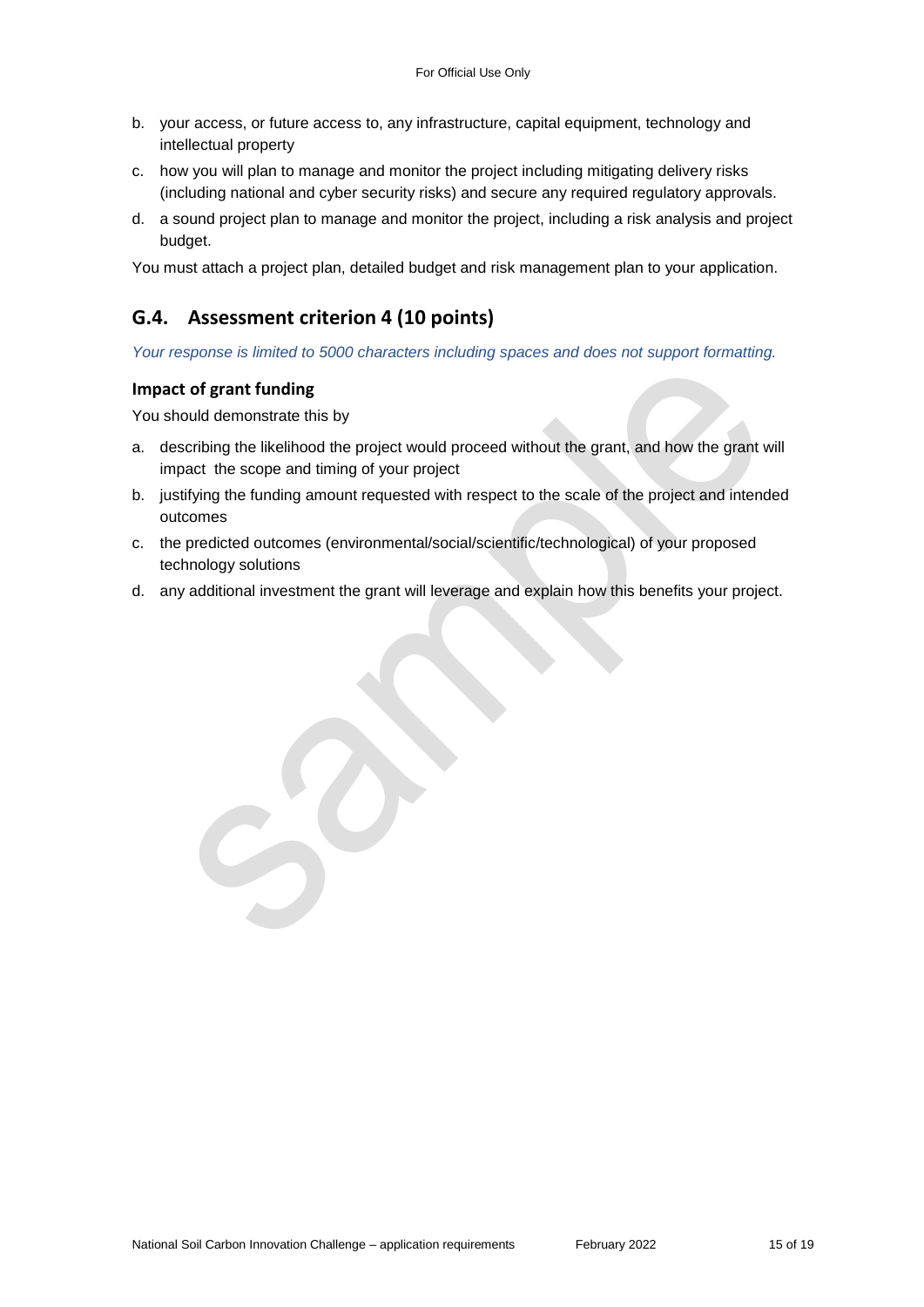# **H. Project partners**

You must provide details about your project partners.

*For details about project partner contributions refer to the grant opportunity guidelines.*

You must provide

- Australian Business Number (ABN)
- Other registration number where applicable
- Business address
- Postal address
- Contact details
- Details of contribution to the project
- Project partner letter of support attached

## **I. Application finalisation**

You must answer the following questions and add any supporting documentation required.

### **I.1. Conflict of interest**

Do you have any perceived or existing conflicts of interest to declare?

*Refer to the grant opportunity guidelines for further information on your conflict of interest responsibilities.*

If yes, describe the perceived or existing conflicts of interest.

*Your response is limited to 750 characters including spaces and does not support formatting.*

If yes, describe how you anticipate managing this conflict.

*Your response is limited to 750 characters including spaces and does not support formatting.*

#### **I.2. Program feedback**

How did you hear about the grant opportunity?

*You may select from a drop-down menu.* 

#### **I.3. Supporting documentation**

You must attach supporting documentation.

Project plan \*

*including a risk management plan*

Project budget *\**

*a detailed project budget commensurate with the project cost and grant amount requested to clearly outline your project expenditure* 

Feasibility study \*

*including:*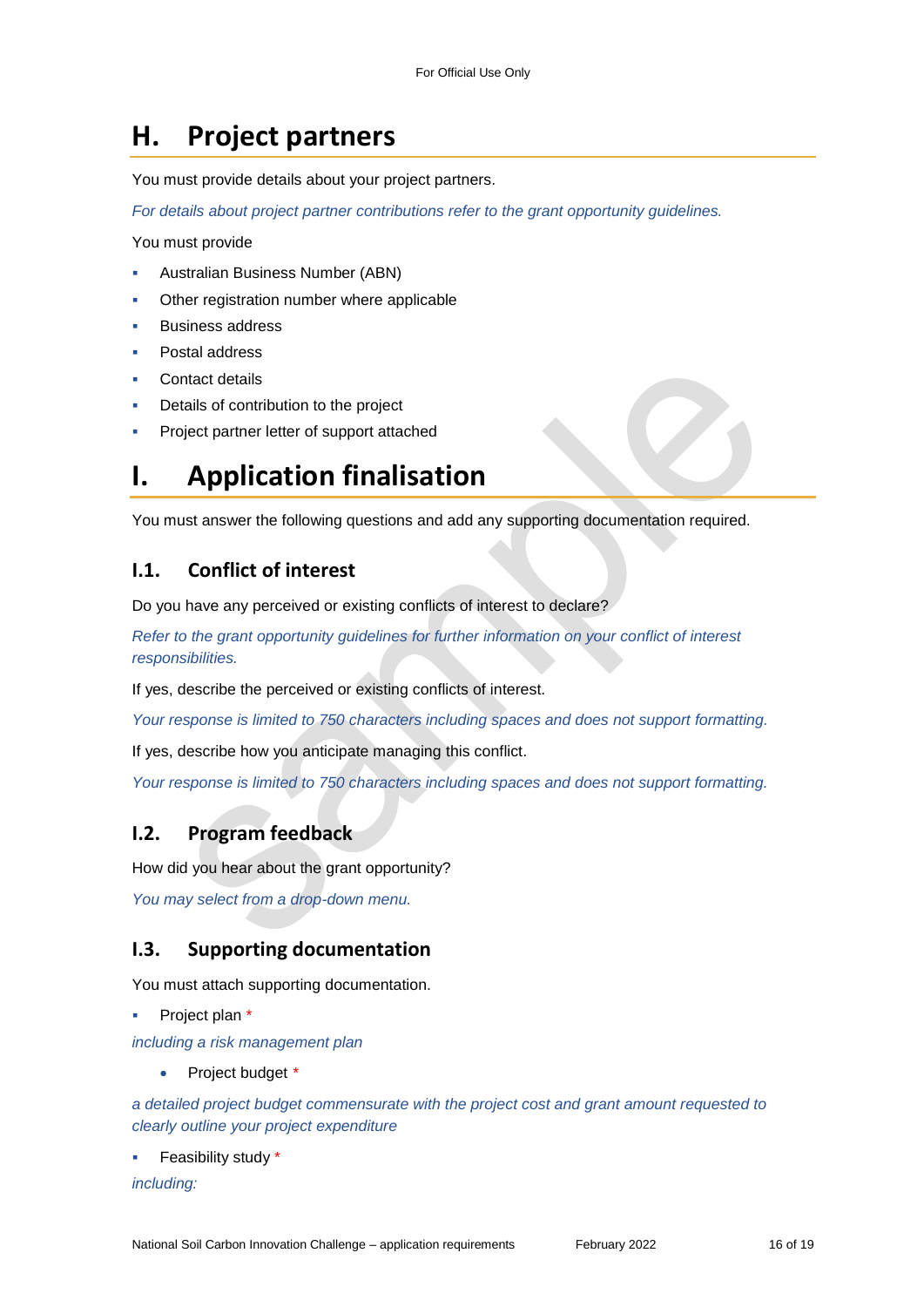- *the technical viability of your solution*
- *the novelty of your solution compared to existing offerings*
- *potential capabilities and partnerships which may be required*
- *the commercial potential of your solution in Australia and internationally*
- *how you will measure the success of your solution*
- *any security issues relating to your proposed solution*
- Evidence of support from the board, CEO or equivalent \*

*You must provide evidence from your board (or chief executive officer or equivalent if there is no*  board) that your project is supported and that you can complete the project and meet the costs of *the project not covered by grant funding. Use mandatory template provided on [business.gov.au.](https://business.gov.au/grants-and-programs/national-soil-carbon-innovation-challenge-development-and-demonstration)* 

Accountant Declaration (for grant amounts over \$500,000) (where applicable)

*Please provide independent evidence that you can fund your cost of the project. Use mandatory Accountant's declaration template provided on [business.gov.au.](https://business.gov.au/grants-and-programs/national-soil-carbon-innovation-challenge-development-and-demonstration)*

Trust Deed (where applicable)

*Where you have indicated your entity type is a trustee applying on behalf of a trust, you must attach trust documents showing the relationship of the incorporated trustee to the trust.*

market research or market analysis (where applicable)

## **J. Primary contact page**

You must provide the details of a primary contact for your application. The details include

- Given name
- Family name
- Position title
- Email address
- Phone number
- Mobile number
- Primary address

# **K. Application declaration**

In order to submit your application you will be required to agree to the following declaration.

#### **K.1. Privacy and confidentiality provisions**

I acknowledge that this is an Australian Government program and that the Department of Industry, Science, Energy and Resources (the department) will use the information I provide in accordance with the following:

- [Australian Government Public Data Policy Statement](https://www.pmc.gov.au/sites/default/files/publications/aust_govt_public_data_policy_statement_1.pdf)
- [Commonwealth Grants Rules and Guidelines](https://www.finance.gov.au/government/commonwealth-grants/commonwealth-grants-rules-guidelines)
- grant opportunity guidelines
- applicable Australian laws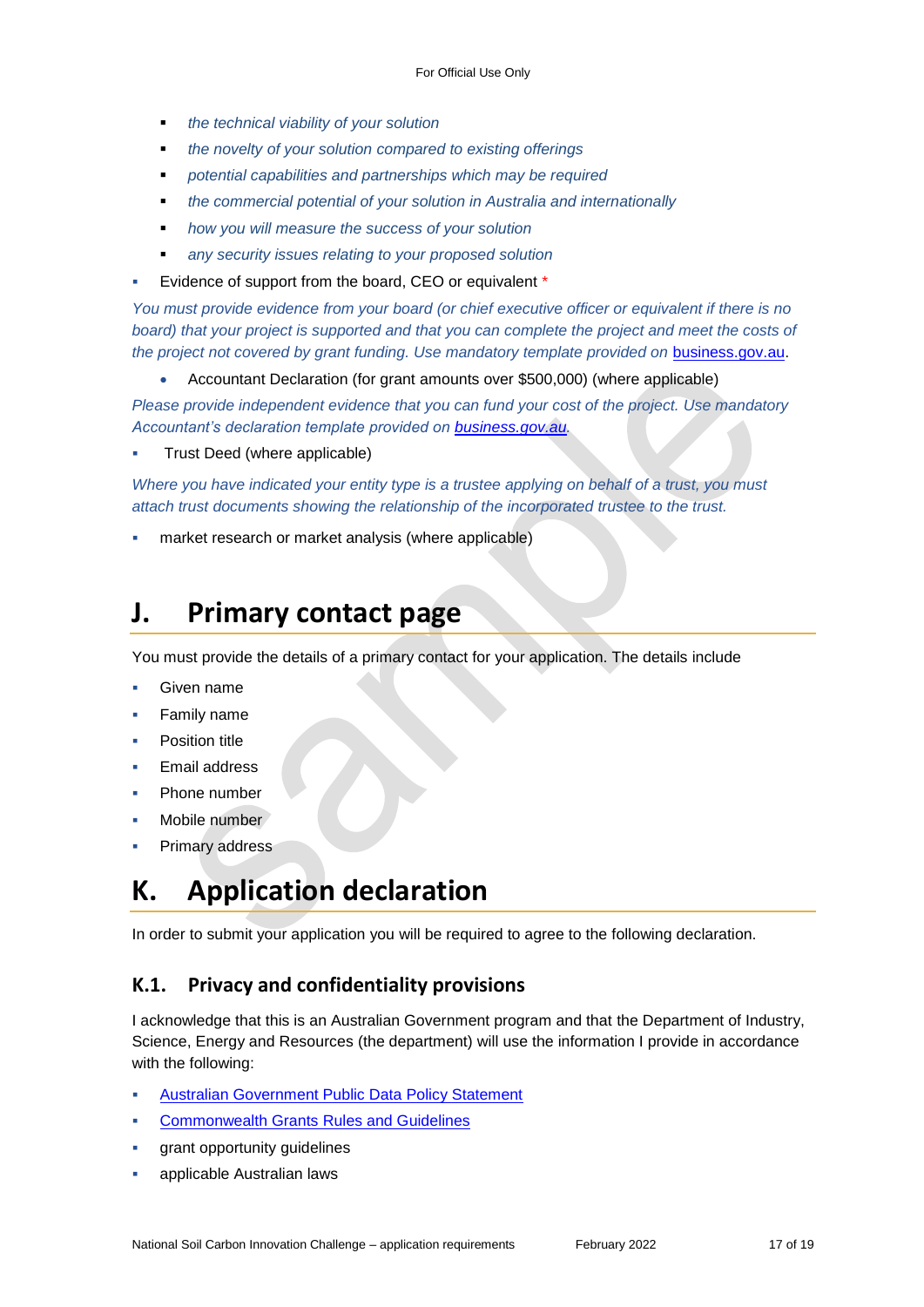Accordingly, I understand that the department may share my personal information provided in this application within this department and other government agencies:

- a. for purposes directly related to administering the program, including governance, research and the distribution of funds to successful applicants
- b. to facilitate research, assessment, monitoring and analysis of other programs and activities unless otherwise prohibited by law.

I understand that where I am successful in obtaining a grant, the financial information that I provide for the purposes of payment will be accessible to departmental staff to enable payments to be made through the department's accounts payable software system.

I understand that information that is deemed 'confidential' in accordance with the grant opportunity guidelines may also be shared for a relevant Commonwealth purpose.

The department will publish information on individual grants in the public domain, including on the department's website, unless otherwise prohibited by law.

## **K.2. Applicant declaration**

I declare that I have read and understood the grant opportunity guidelines, including the privacy, confidentiality and disclosure provisions.

I declare that the proposed project outlined in this application and any associated expenditure has been endorsed by the applicant's board/ management committee or person with authority to commit the applicant to this project.

I declare that the applicant will comply with, and require that its subcontractors and independent contractors comply with, all applicable laws.

I declare that the information contained in this application together with any statement provided is, to the best of my knowledge, accurate, complete and not misleading and that I understand that giving of false or misleading information is a serious offence under the *Criminal Code Act 1995*  (Cth)*.*

I acknowledge that I may be requested to provide further clarification or documentation to verify the information supplied in this form and that the department may, during the application process, consult with other government agencies, including state and territory government agencies, about the applicant's claims and may also engage external technical or financial advisors to advise on information provided in the application.

I agree to participate in the periodic evaluation of the services undertaken by the department.

I approve the information in this application being communicated to the department in electronic form.

I acknowledge that if the department is satisfied that any statement made in an application is incorrect, incomplete, false or misleading the department may, at its absolute discretion, take appropriate action. I note such action may include excluding an application from further consideration; withdrawing an offer of funding; using the information contained in the application for a fraud investigation that would be consistent with the Australian Government's Investigations Standards and Commonwealth Fraud Control Framework and/or for a grant under management, terminating a grant agreement between the Commonwealth and the grantee including recovering funds already paid.